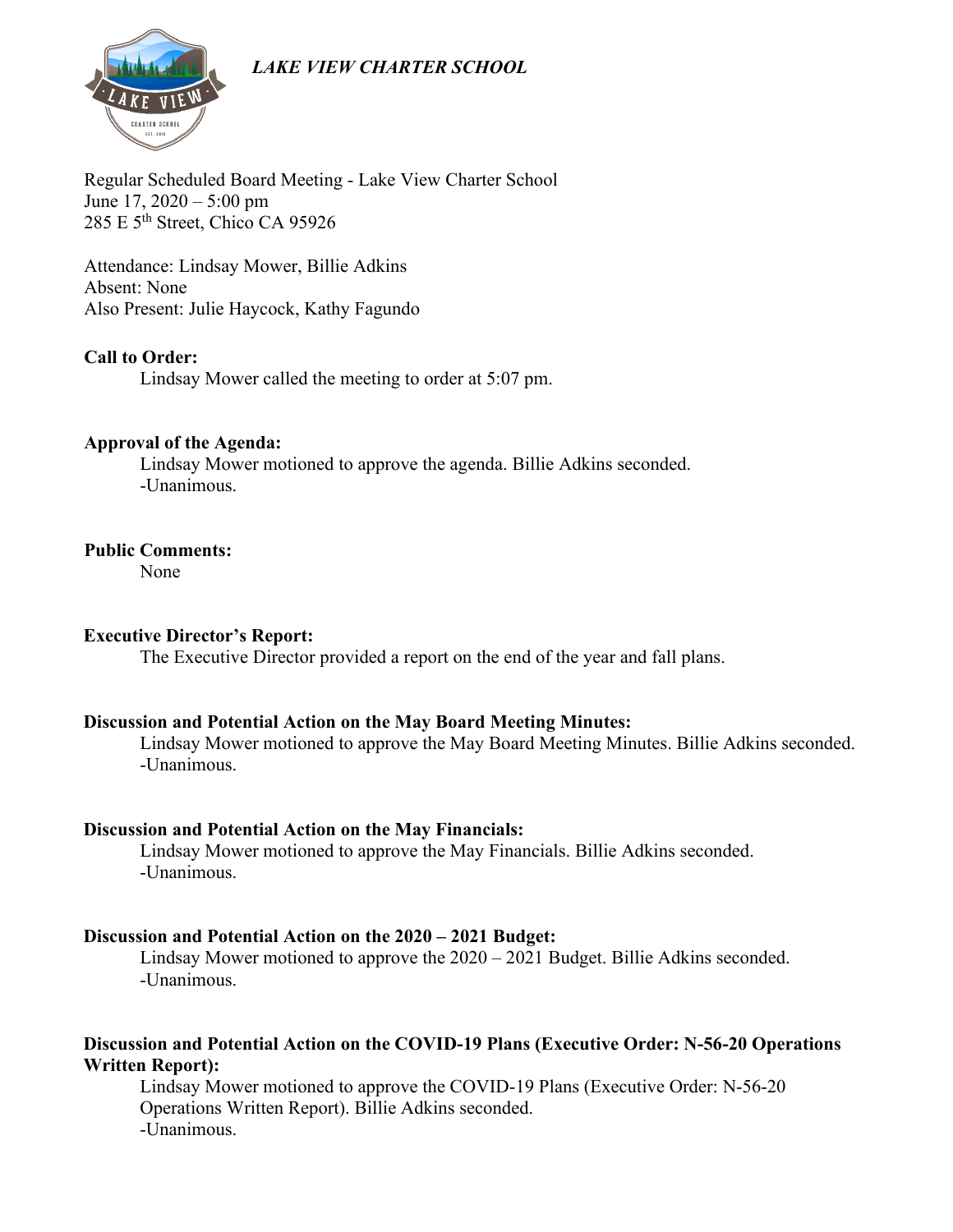

## **Discussion and Potential Action on the CharterSAFE Renewals:**

Lindsay Mower motioned to approve the CharterSAFE Renewals. Billie Adkins seconded. -Unanimous.

## **Discussion and Potential Action on the Inspire Charter Services Service Agreement:**

The Board of Directors tabled this item.

## **Discussion and Potential Action on the Compensation Policy:**

Lindsay Mower motioned to approve the Compensation Policy. Billie Adkins seconded. -Unanimous.

## **Discussion and Potential Action on the Educational Vendor Policies and Procedures:**

Lindsay Mower motioned to approve the Educational Vendor Policies and Procedures. Billie Adkins seconded. -Unanimous.

## **Discussion and Potential Action on the Field Trip Policy:**

Lindsay Mower motioned to approve the Field Trip Policy. Billie Adkins seconded. -Unanimous.

## **Discussion and Potential Action on the Teacher Certification Policy:**

Lindsay Mower motioned to approve the Teacher Certification Policy. Billie Adkins seconded. -Unanimous.

## **Discussion and Potential Action on the Public Random Drawing/Lottery Policy:**

Lindsay Mower motioned to approve the Public Random Drawing/Lottery Policy. Billie Adkins seconded.

-Unanimous.

## **Discussion and Potential Action on the Comprehensive School Safety Plan:**

Lindsay Mower motioned to approve the Comprehensive School Safety Plan. Billie Adkins seconded.

-Unanimous.

## **Discussion and Potential Action on the Extended TK Planning Amount Depreciation Chart:**

Lindsay Mower motioned to approve the Extended TK Planning Amount Depreciation Chart. Billie Adkins seconded. -Unanimous.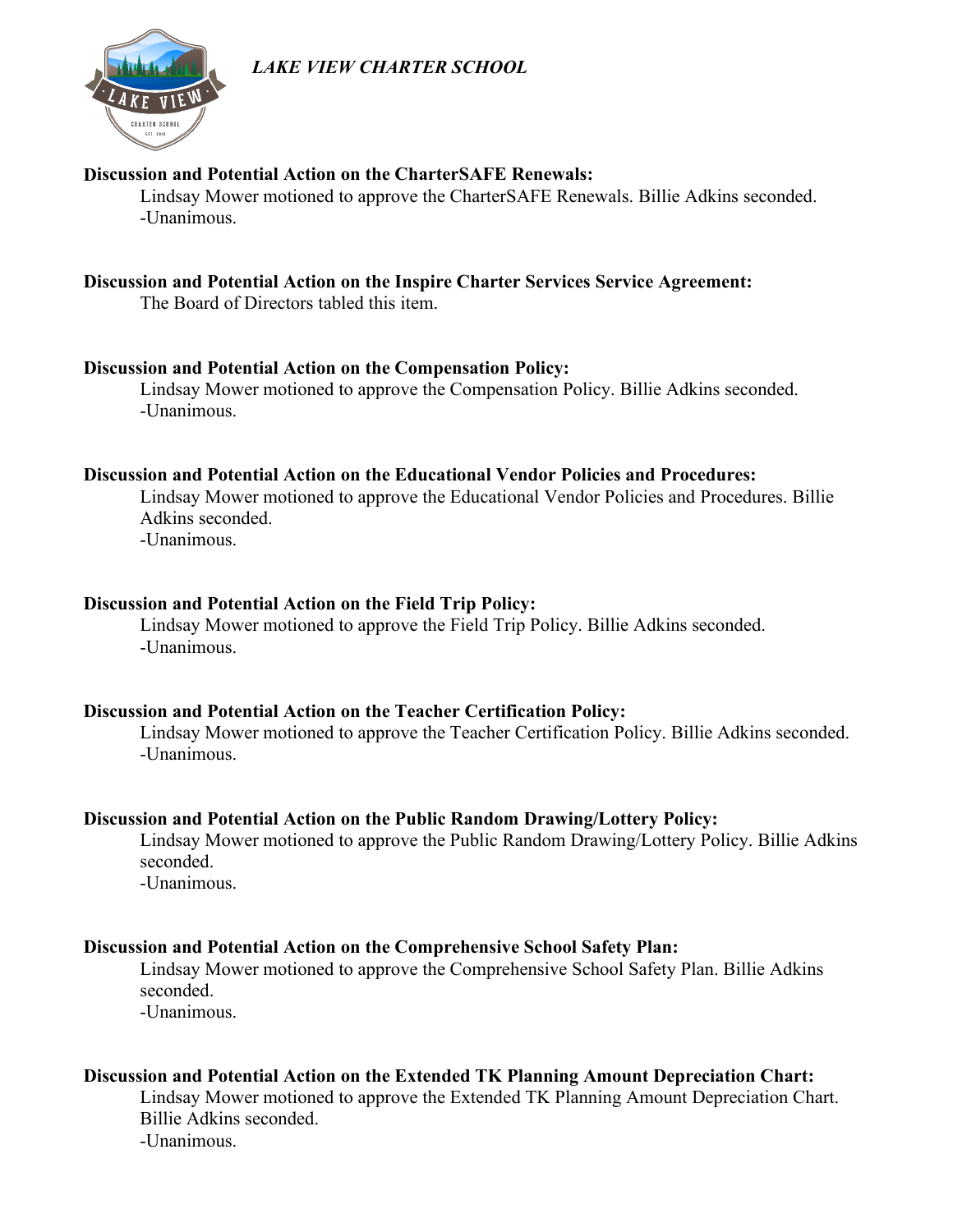

#### **Discussion and Potential Action on the Vendor Agreement:**

Lindsay Mower motioned to approve the Vendor Agreement. Billie Adkins seconded. -Unanimous.

## **Discussion and Potential Action on the Classified Calendar:**

Lindsay Mower motioned to approve the Classified Calendar. Billie Adkins seconded. -Unanimous.

## **Discussion and Potential Action on the Nomination and Appointment of Board Members:**

The Board of Directors tabled this item.

## **Discussion and Potential Action on the Bylaws:**

Lindsay Mower motioned to approve the Bylaws. Billie Adkins seconded. -Unanimous.

## **Discussion and Potential Action on Affirming of Board Members and their New Terms:**

The Board of Directors tabled this item.

## **Discussion and Potential Action on the Election of Officers:**

The Board of Directors tabled this item.

## **Discussion and Potential Action on the Board Meeting Calendar:**

The Board of Directors tabled this item.

## **Discussion and Potential Action on the Board Resolution – Stipend Expense for Travel, Internet and Phone:**

The Board of Directors tabled this item.

## **Closed Session:**

**Public Employee Performance Evaluation: Executive Director § 54956.7 Conference with Legal Counsel - Anticipated Litigation (One Case) § 54956.9**

Lindsay Mower motioned to enter closed session at 6:19 pm. Billie Adkins seconded. -Unanimous.

Lindsay Mower motioned to exit closed session at 7:13 pm. Billie Adkins seconded. -Unanimous.

## **Public Employee Performance Evaluation: Executive Director § 54956.7**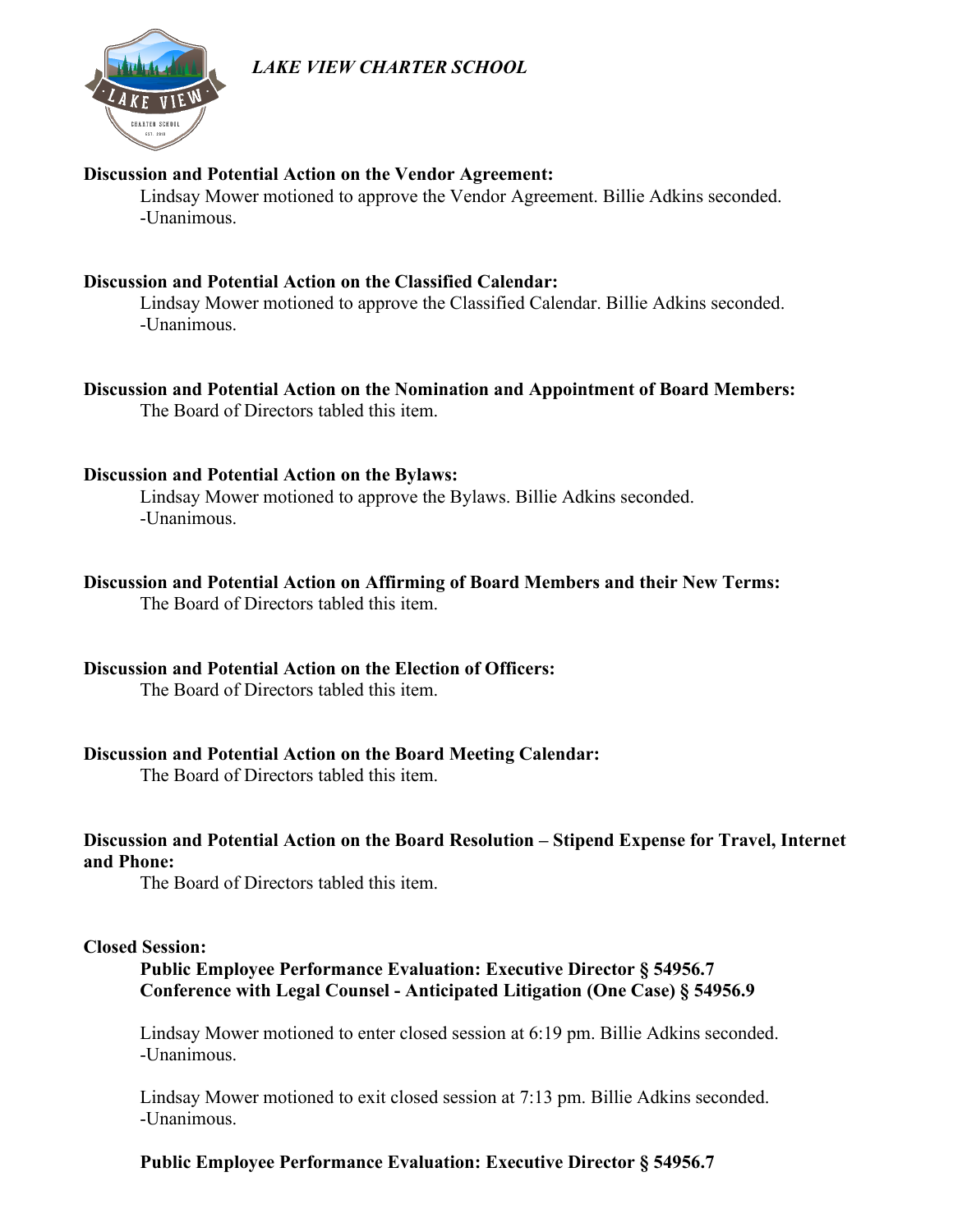

The Board of Directors reported at the they conducted the Public Employee Performance Evaluation for the Executive Director.

**Conference with Legal Counsel - Anticipated Litigation (One Case) § 54956.9** 

The Board of Directors report out that no action taken.

## **Discussion and Potential Action on the Executive Director Contract, Salary, and Fringe Benefits:**

Lindsay Mower motioned to allow the Board President to negotiate with the other Board Presidents and to have the ability to finalize the contract within the following parameters:

- The Contract to be up to a 2 year contract
- The salary not to exceed \$175000
- The Fringe Benefits not to exceed \$700 a month

Billie Adkins seconded.

-Unanimous.

## **Announcement of Next Regular Scheduled Board Meeting**

The Board did not announce the next regularly scheduled Board Meeting due to tabling of the Board Calendar. This item will be addressed at a Special Board Meeting.

## **Adjournment:**

Lindsay Mower motioned to adjourn the meeting at 7:19 pm. Billie Adkins seconded. -Unanimous.

**Signature: Billie Adkins (Jul 30, 2020 14:14 PDT)** 

**Email:** cleopatra.adkins@gmail.com

Prepared by: Bryanna Brossman :**mail:** cleopatra.adkins@gmail.com<br>repared by:<br>ryanna Brossman<br>oted by:<br>Billie Adkins

Noted by:

Board Secretary